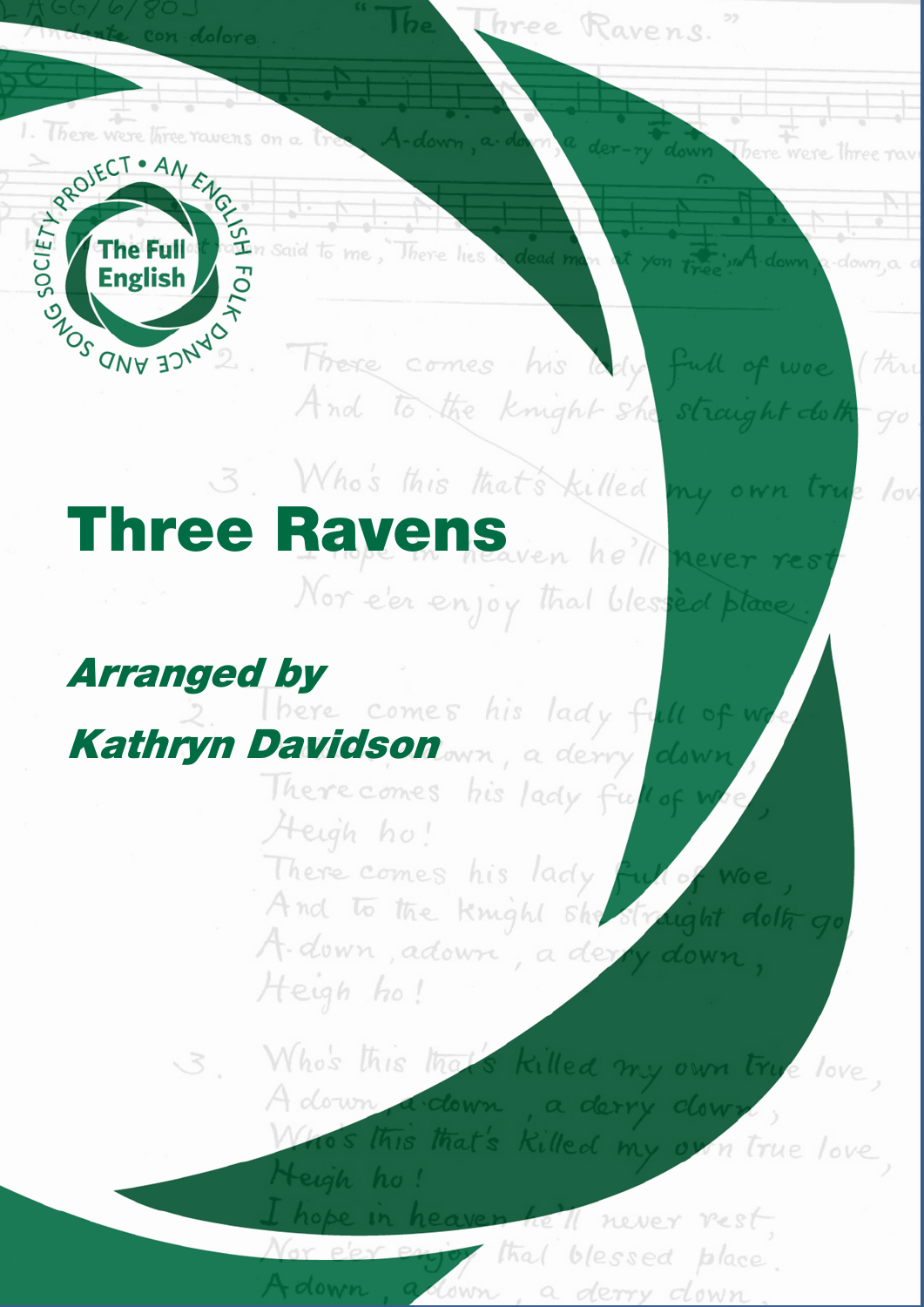

*The Full English* The Full English was a unique nationwide project unlocking hidden treasures of England's cultural heritage by making over 58,000 original source documents from 12 major folk collectors available to the world via a ground-breaking nationwide digital archive and learning project. The project was led by the English Folk Dance and Song Society (EFDSS), funded by the Heritage Lottery Fund and in partnership with other cultural partners across England.

The Full English digital archive (www.vwml.org) continues to provide access to thousands of records detailing traditional folk songs, music, dances, customs and traditions that were collected from across the country. Some of these are known widely, others have lain dormant in notebooks and files within archives for decades.

The Full English learning programme worked across the country in 19 different schools including primary, secondary and special educational needs settings. It also worked with a range of cultural partners across England, organising community, family and adult learning events.

**Supported by the National Lottery through the Heritage Lottery Fund, the National Folk Music Fund and The Folklore Society.**





Produced by the English Folk Dance and Song Society (EFDSS), June 2014 Written by: Kathryn Davidson

Copyright © English Folk Dance and Song Society and Kathryn Davidson, 2014

Permission is granted to make copies of this material for non-commercial educational purposes. Permission must be sought from EFDSS for any other use of this material.

EFDSS is a Registered Charity in England and Wales No.3050999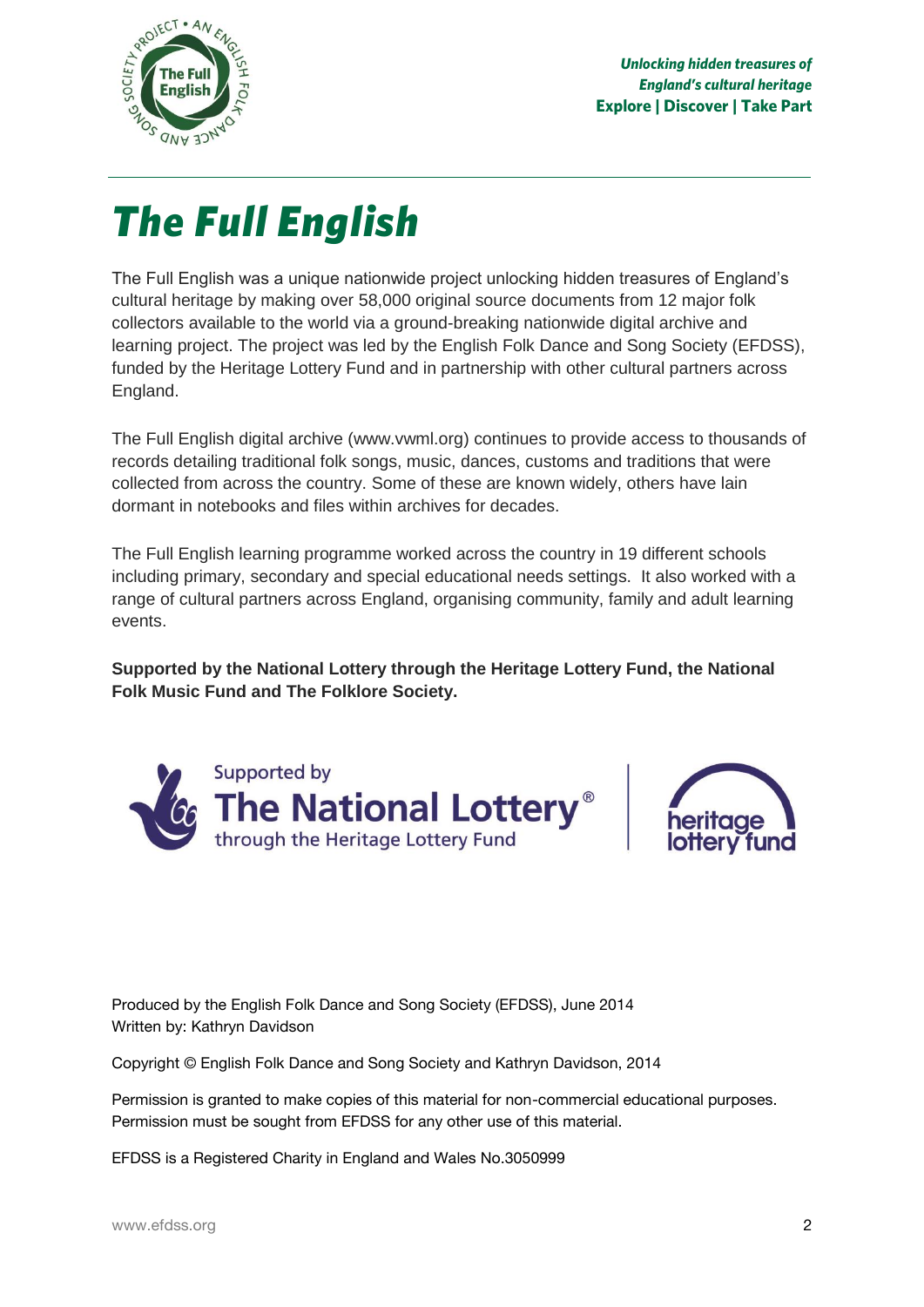

*Arranger's Notes* Whilst written out in treble clef this piece is singable by any combination of voice types, and in fact would sound beautiful if male and female voices were mixed on each part - that way it would feel like six parts rather than three.

As an arrangement I would perhaps use voices one and three for verse one, one and two for verse two and all three for verse three. This will just add some texture to it. That said, I'm happy for people to do with this as they please.

# *Kathryn Davidson*

Kathryn is Folk Strand Leader for Sage Gateshead's Learning and Participation department and holds a degree in Folk and Traditional Music from Newcastle University. Nationally sought-after as a choir leader and vocal tutor, her approach is flexible and tailored to her pupils. As a choir leader she creates bespoke arrangements of folk songs, often from her native Northumberland.

Her debut solo album *The Lass will Not Learn* was released in 2012 and she codirects the Folkworks Adult Summer Schools. Kathryn worked on two schools projects for The Full English, and also ran a community choir event at Sage Gateshead drawing on material from The Full English digital archive.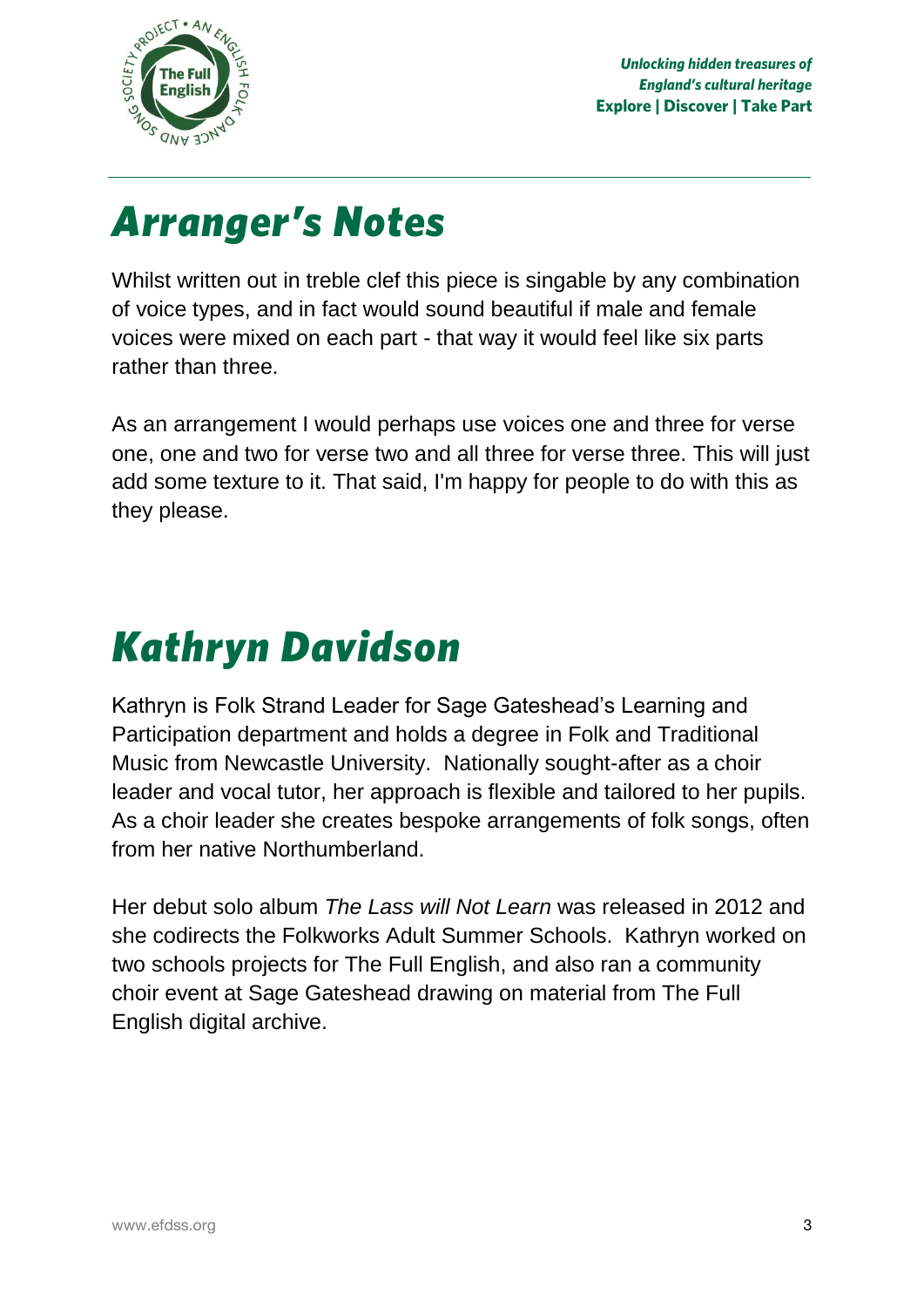

*Unlocking hidden treasures of England's cultural heritage* **Explore | Discover | Take Part**

# **Three Ravens**

*Three Ravens* Collected from Frank Kidson by Anne G. Gilchrist www.vwml.org/record/AGG/6/80 Roud Number: 5

There were three ravens on a tree A-down, a-down, a-derry down There were three ravens on a tree Hey-ho! The middle most raven said to me There lies a dead man at yon tree A-down, a-down, a-derry down Hey ho.

There comes his lady full of woe A-down, a-down, a-derry down There comes his lady full of woe Hey-ho! There comes his lady full of woe As great with child as she could go A-down, a-down, a-derry down Hey ho.

Who's this that's killed my own true love A-down, a-down, a-derry down Who's this that's killed my own true love Hey-ho! I hope in Heaven he'll never rest Nor e'er enjoy that blessed place A-down, a-down, a-derry down Hey ho.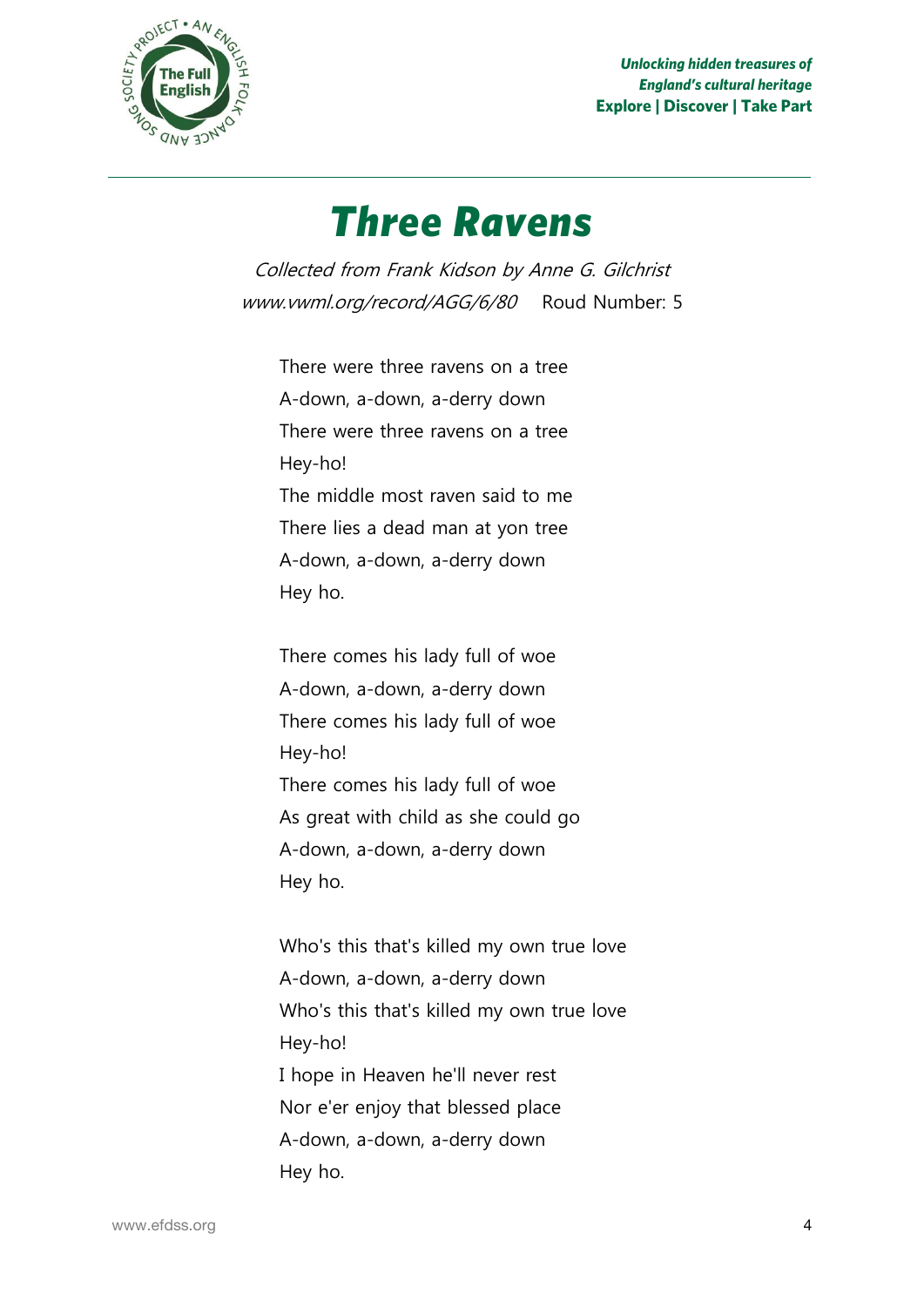

**Three Ravens** Collected from Frank Kidson by Anne G. Gilchrist www.vwml.org/record/AGG/6/80





The Full English: www.vwml.org Copyright © EFDSS/Kathryn Davidson